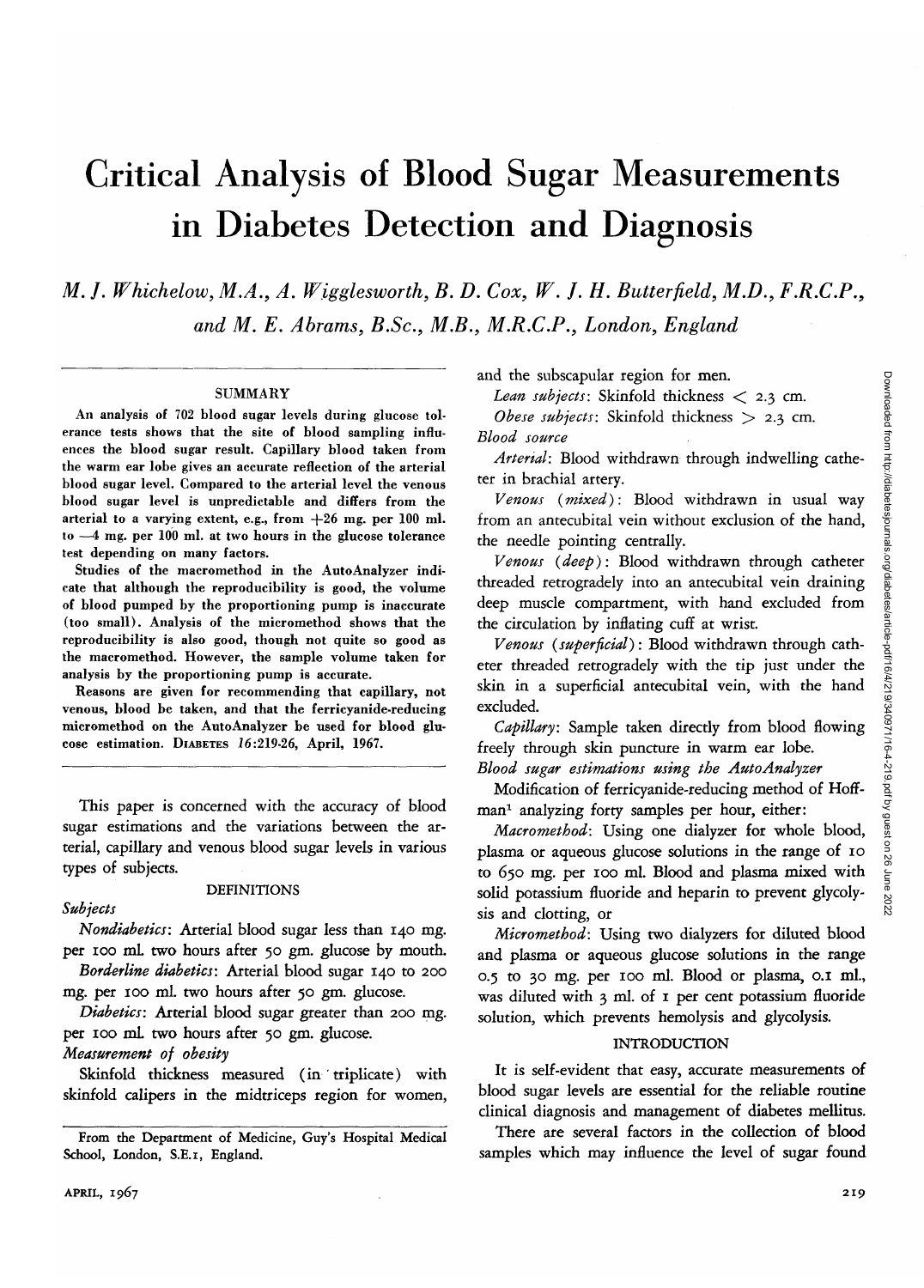in the blood and thereby affect artificially both the diagnosis and indirectly the apparent prevalence of diabetes. Some workers use capillary blood and some use venous, and these usually give different values. In an attempt to overcome this difficulty the World Health Organization<sup>2</sup> and the British Diabetic Association<sup>3</sup> have both suggested diagnostic venous as well as capillary levels during the glucose tolerance test for the recognition of diabetes, as set forth in table I. It must be acknowledged that these venous values are not based directly on experimental data. Furthermore, they assume that the capillary-venous differences will be the same for all individuals—which may not necessarily be so.

### TABLE 1

Recommended criteria for diagnosis of diabetes during glucose tolerance tests

| Source                   | Classification          | Time            | Capillary  | Venous     |
|--------------------------|-------------------------|-----------------|------------|------------|
| WHO*                     | Diabetic                | 2 hours         | 140        | 130        |
| <b>WHO</b>               | Normal                  | 2 hours         | 120        | 110        |
| WHO.<br>BDA <sup>+</sup> | Subclinical<br>diabetes | Fasting         | 130        | 125        |
| <b>BDA</b>               | Abnormal                | 2 hours<br>peak | 120<br>180 | 110<br>160 |

\*WHO—World Health Organization fBDA—British Diabetic Association

It is also well known that different methods of blood sugar analysis *give* different values.<sup>4</sup> For instance, the enzymatic methods using glucose oxidase—which is specific for glucose—*give* lower levels than older methods which depend on the reducing properties of glucose. These latter also estimate other reducing substances in blood and, although the quantities of these substances are small compared to the amount of glucose present, they can become important sources of difference between one investigation and another.

The problems which arose because different chemical methods *give* different values had never really been resolved before the demands for mass measurement generated by epidemiologic surveys led to an increasing use of automated methods for blood sugar analysis. The Technicon AutoAnalyzer has made the rapid analysis of large numbers of samples feasible and, indeed, without such methods many large-scale diabetes surveys would have been impossible. Unfortunately, not all workers can, or probably ever will, use the same methods, but since the AutoAnalyzer adaptation of the Hoffman method is so widely used currently and has been shown to be among the most reliable of the methods for sugar measurement,<sup>5</sup> we have undertaken a careful and critical

analysis of the results from this method and examined various factors which influence the results.

## METHODS AND RESULTS

i. INFLUENCE OF SAMPLE SOURCE ON THE BLOOD SUGAR LEVEL

# a. *Comparison of arterial and capillary blood sugar levels*

In a study of glucose tolerance tests in one lean and one obese nondiabetic, a borderline diabetic and a diabetic, arterial and capillary blood samples were taken simultaneously on twenty-eight occasions. The blood sugars, ranging from 68 to 349 mg. per 100 ml., were estimated by the micromethod. The mean values for arterial blood were 169.5 mg. per 100 ml. and capillar blood 171.4 mg. per 100 ml.

There was no consistent difference between the arterial and capillary levels. On nine occasions the arterial level was higher, on thirteen occasions the capillary level was higher, and on six occasions they were the same. The capillary level varied by —8.80 to 4.2 per cent from the arterial.

# b. *Comparison of deep and superficial vein blood sugar levels*

Simultaneous arterial  $(A)$  and deep  $(DV)$  and superficial vein (SV) blood sugar levels were measured in duplicate, using the macromethod, every half-hour during a glucose tolerance test on the four subjects mentioned in the previous section. The A-DV and A-SV differences are shown in table 2. After glucose, in just over half the analyses, the A-DV difference was greater than the A-SV difference, and this was particularly striking in the lean nondiabetic subject. The results indicate that since the blood sugar levels in the two *veins* can vary by as much as 24 mg. per 100 ml., the blood sugar level obtained will depend on the vein sampled.

| п<br>u<br>× |
|-------------|
|-------------|

|  | Comparison of arterio-deep vein* and arterio-superficial |  |  |
|--|----------------------------------------------------------|--|--|
|  | vein* sugar differences during glucose tolerance test    |  |  |

| Time             |                      | Lean<br>nondiabetic |        | <b>Obese</b><br>nondiabetic | <b>Borderline</b><br>diabetic           |      | Diabetic |        |
|------------------|----------------------|---------------------|--------|-----------------------------|-----------------------------------------|------|----------|--------|
|                  |                      |                     |        |                             | A-DV A-SV A-DV A-SV A-DV A-SV A-DV A-SV |      |          |        |
| <b>Fasting 1</b> | 4.0                  | 5.5                 | 1.0    | 1.0                         | 3.0                                     | 2.0  | 2.0      | 6.0    |
| <b>Fasting 2</b> | 3.0                  | 5.0                 | 3.0    | 3.0                         | 1.5                                     | 1.0  | 3.5      | 3.0    |
| 30'              | 23.0                 | 8.0                 | 12.0   | 15.0                        | 13.0                                    | 11.5 | 23.5     | 17.5   |
| 60'              | 25.5                 | $1.5^{\circ}$       | 13.5   | 13.0                        | 10.5                                    | 7.0  | 10.5     | 11.0   |
| 90               | 8.5                  | 6.0                 | $-5.5$ | $-8.0$                      | 6.0                                     | 0.5  | $-4.0$   | 4.5    |
| 120'             | $-2.0$               | $-1.0$              | $-3.0$ | $-1.5$                      | $-4.0$                                  | 7.5  | 3.5      | 4.0    |
| 150'             | $-2.5$ $-1.5$ $-2.0$ |                     |        | $-3.0$                      | $-2.5$                                  | 0    | 20       | $-1.5$ |

\*See "Definitions.'

June 2022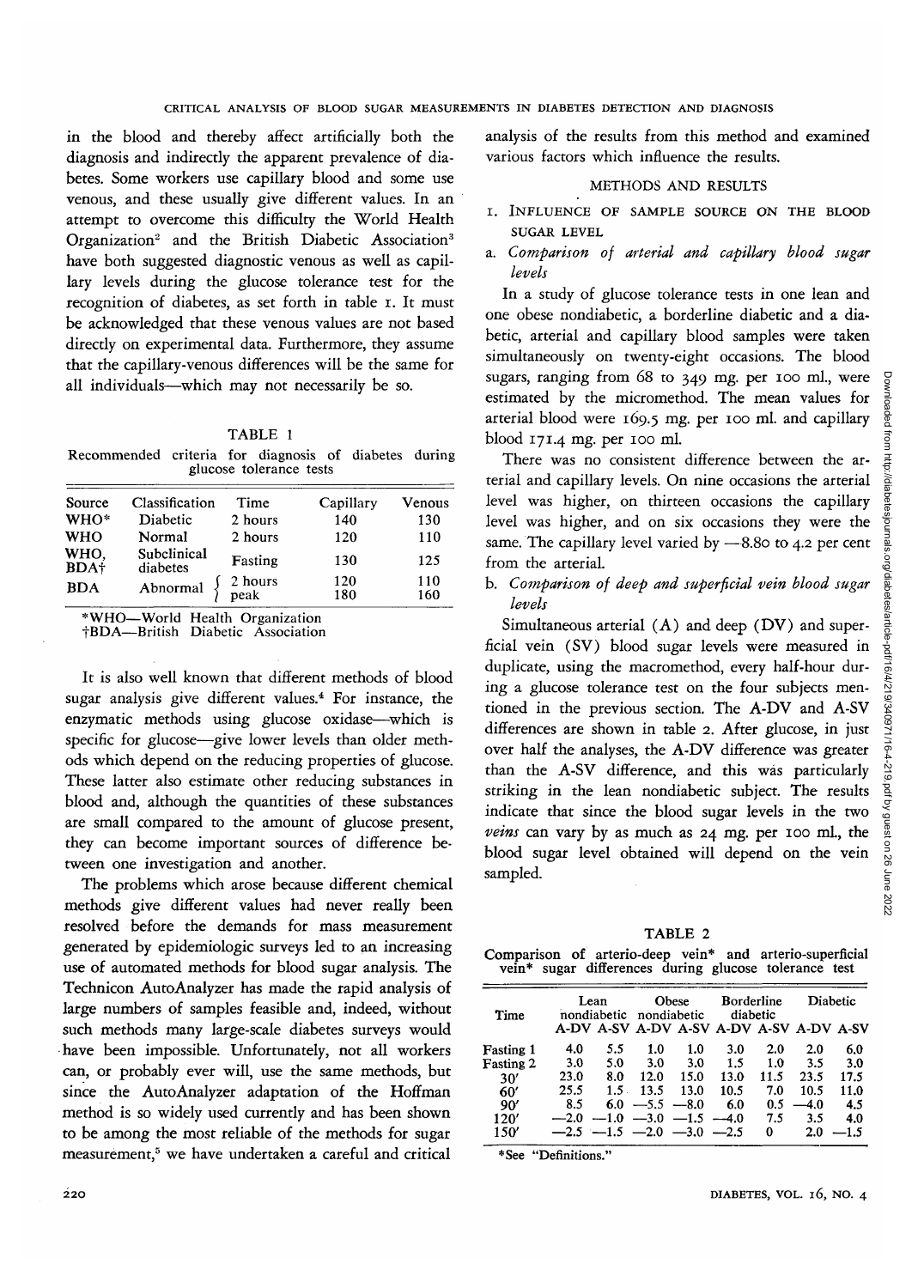M. WHICHELOW, M.A., A. WIGGLESWORTH, B. COX, W. BUTTERFIELD, M.D., F.R.C.P., AND M. ABRAMS, B.SC, M.B., M.R.C.P.

TABLE 3

| Group                                                                       | Number | Mean                                                  | $0.5$ hour<br>S.D. Mean S.D.                                          | 1 hour<br>S.D.<br>Mean                                                 | 1.5 hours<br>Mean S.D. Mean S.D.                              | 2 hours                                                    | 2.5 hours<br>Mean S.D.                                          |
|-----------------------------------------------------------------------------|--------|-------------------------------------------------------|-----------------------------------------------------------------------|------------------------------------------------------------------------|---------------------------------------------------------------|------------------------------------------------------------|-----------------------------------------------------------------|
| Lean controls<br>Plump controls<br>Borderline diabetics<br><b>Diabetics</b> |        | $2.4 + 2.1$<br>$1.6 \pm 1.5$<br>$+2.9$<br>$1.7 + 2.9$ | $19.4 \pm 10.4$<br>$13.4 \pm 8.5$<br>$10.2 \pm 6.0$<br>$14.7 \pm 5.7$ | $14.0 \pm 11.5$<br>$10.8 \pm 8.4$<br>3.1<br>$9.0 +$<br>5.5<br>$10.5 +$ | $12.9 + 9.4$<br>$7.3 \pm 9.2$<br>$5.4 \pm 2.1$<br>$5.9 + 4.3$ | $7.0 + 7.2$<br>$4.8 + 7.2$<br>$3.7 \pm 3.6$<br>$2.5 + 3.6$ | $6.9 \pm 5.0$<br>$3.0 \pm 7.2$<br>$3.9 \pm 4.8$<br>$-1.6 + 4.7$ |

Arterio-deep venous\* differences during glucose tolerance test in diabetics and nondiabetics

\*See "Definitions.'

# c. *Comparison of arterial and deep vein blood sugar levels*

Comparisons have been made of 300 arterial and deep venous blood sugar levels, estimated in duplicate using the macromethod during glucose tolerance tests on sixteen lean and sixteen obese nondiabetics, seven borderline diabetics and eleven diabetics. The results are shown in table 3.

In the fasting state the mean A-V fasting difference was greater in the lean controls than the other groups. The standard deviation in each group was not large but quite considerable in proportion to the mean A-V difference, and all the mean A-V values were smaller than the 5 mg. per 100 ml. difference suggested by the British Diabetic Association.

The mean A-V differences at one hour were widest in the lean nondiabetic group, next in rank came the obese nondiabetics, then the diabetics and the borderline diabetics. Again all the mean A-V values were less than the 20 mg. per 100 ml. suggested by the British Diabetic Association (see bottom line, table 1). However, the variation was considerable, particularly in the nondiabetics, as indicated by the large standard deviations. Some very small A-V differences occurred in the diabetic group, similar in magnitude to those in the fasting state. A like pattern was found at thirty and ninety minutes.

The variations in the A-V differences between the groups two hours after glucose were most germane to the present considerations since the values at this time are widely used as the basis for the diagnosis of diabetes. All the mean A-V differences were less than the 10 mg. per 100 ml. value suggested by both the British Diabetic Association and the World Health Organization, but the variation in values was wide. The mean A-V differences were greatest in the lean nondiabetics and smallest in the diabetics. At this time there were subjects in most groups with negative values. A similar pattern of results was found at two and one-half hours.

# d. *Capillary-mixed venous blood sugar differences*

Comparisons were also made of capillary and mixed vein blood sugar levels taken two hours after 50 gm. of glucose in thirty control subjects attending the Bedford Borderline Diabetic Clinic. The venous blood was diluted and estimated using the micromethod in the same way as the capillary blood. The mean capillaryvenous difference was 6.3 mg. per 100 ml. (S.D. *±* 6.1), a result midway between that for the lean and obese nondiabetics described above.

2. INVESTIGATION OF BLOOD SUGAR MEASUREMENT a. *Macromethod*

The standard macromethod has been modified slightly to give greater sensitivity and accuracy and to avoid troubles with fibrin clots. The manifold was made up on (1) the donor side of a 0.89-mm. diameter blood sample, a 0.42-mm. air and a 2.28-mm. diluent line, and (2) the recipient side of a 2.54-mm. reagent and a 1.42-mm. air line. With this manifold a larger volume of sample was taken, so that the accuracy and sensitivity were enhanced, although the range of values measured was smaller, i.e., about 200 mg. per 100 ml. To overcome the difficulties imposed by this restricted range of sugar levels, ferricyanide solutions of strengths varying from one fifth to four times as strong as the recommended standard (0.75 gm. per liter of solution) were used as necessary. These solutions cover ranges from 10 to 650 mg. per 100 ml. sugar.

To ensure that blood never came into contact with glass, the glass mixing coil on the sample side was replaced by a polyethylene coil of similar dimensions and the arrangement of the cactus, where the sample, diluent and air streams join, was altered to channel the sample through polyethylene tubing directly into the diluent stream before the air stream entered. These modifications have greatly reduced the obstruction of the tubes and contamination of the dialysis membrane with fibrin or blood clots.

It is well known that the glucose concentration of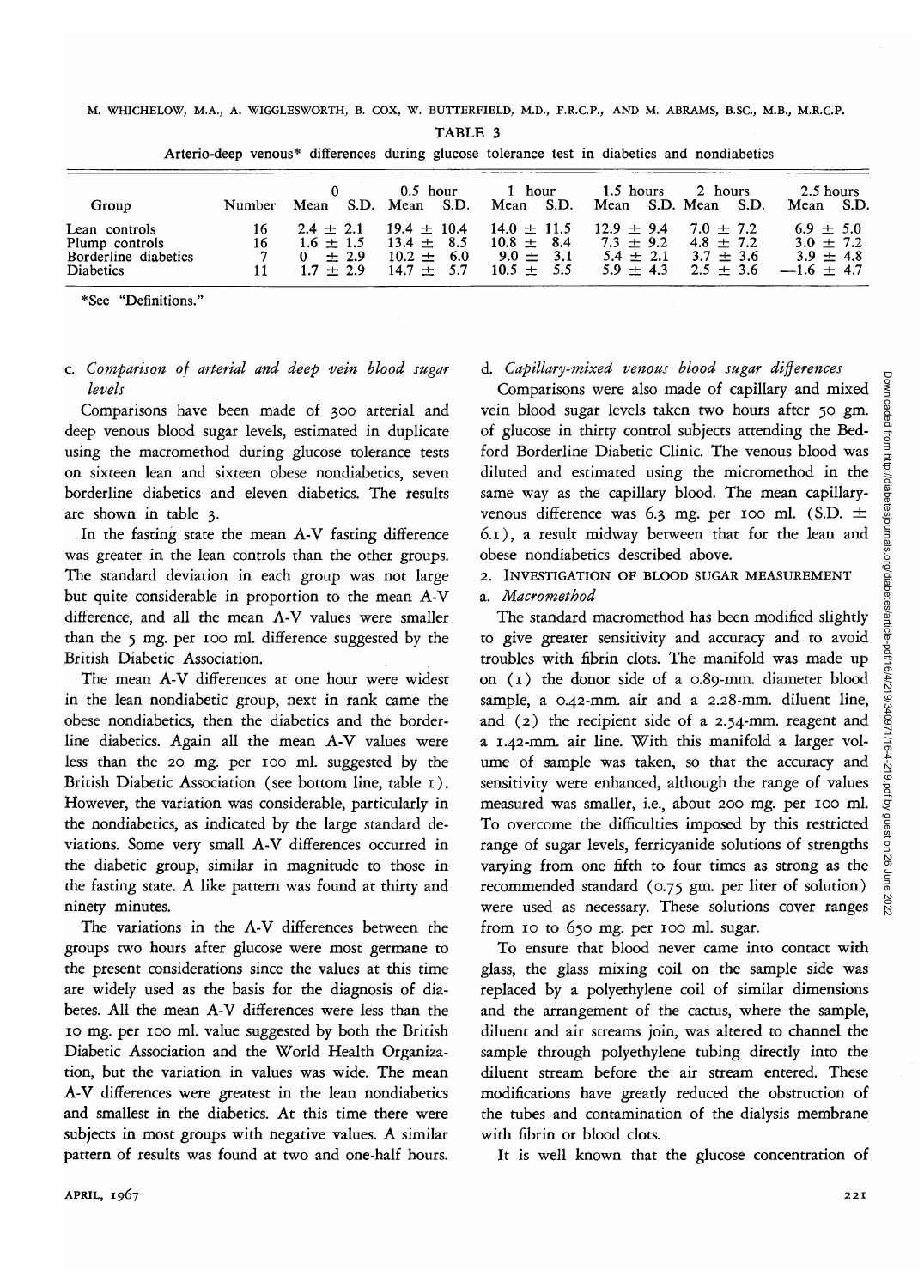plasma is higher than that of blood, and in this connection proper mixing of the blood from which the aliquot is drawn up by the pump is an important consideration. To demonstrate this, a single sample of wellmixed blood was divided into twenty-seven aliquots which were all placed in the sampler plate at the same time. Figure i shows that the last samples estimated twenty to forty minutes after the first gave considerably lower sugar levels. During this time the red cells had settled and, since the sample line dips down to the bottom of the cup, less plasma was drawn up. It is therefore important to mix the blood well immediately before estimation, either manually or with a mechanical stirring device.

To test the reproducibility of the method, ten samples each of five different aqueous glucose solutions of concentrations varying from 91.45 to 94.80 mg. per 100 ml. (group  $A$ ) (table  $4$ ), and another ten samples each of five different glucose solutions, ranging from 213.5 to 221.1 mg. per 100 ml. (group  $B$ ), were analyzed in random order to exclude bias by the machine operator. The results are shown in table 5. The S.E.M.'s



FIG. **I. Effect of degree of mixing of blood on estimated blood sugar level.**

| TABLE 5                                                                                      |
|----------------------------------------------------------------------------------------------|
| Reproducibility of blood sugar levels compared to aqueous<br>glucose solutions (macromethod) |

|                     |                    | Range of<br>glucose<br>values                   | Number of<br>duplicates<br>analyzed | 95 per cent<br>duplicates<br>apart by less<br>than<br>${\rm (per \; cent)}$ : |
|---------------------|--------------------|-------------------------------------------------|-------------------------------------|-------------------------------------------------------------------------------|
| Aqueous<br>solution | <b>Series</b><br>A | 91.45 - 94.80                                   | 225                                 | 2.0                                                                           |
| Aqueous<br>solution | <b>Series</b><br>B | $213.5 - 221.1$<br>$50 - 99$<br>100 - 149       | 225<br>72<br>72                     | 2.0<br>2.1<br>4.3                                                             |
| Blood               |                    | 150 - 199<br>$200 - 249$<br>$250 - 299$<br>>300 | 72<br>72<br>72<br>72                | 5.2<br>2.8<br>2.3<br>3.6                                                      |

were small in all cases, ranging from 0.05 to 0.26 mg. per 100 ml., thus indicating that with ten replicates the method can easily distinguish between samples whose glucose concentration is less than 1.0 mg. per 100 ml. apart.

Since arterial and venous blood sugar estimations had been made in duplicate, and in view of the results above, it seemed relevant to determine how far the means of duplicate estimations differed from the observed mean values based on larger numbers of replicates. The means of all combinations of pairs in each group of ten samples of each aqueous solution were therefore calculated and compared to the mean of each group as a whole. For group A, 95 per cent of the means of pairs differed by less than  $\pm$ 0.76 mg. per 100 ml. from the mean of the group as a whole, and in group B, by less than  $\pm$ 1.51 mg. per 100 ml.

To assess any additional scatter of results using blood rather than glucose solutions, we have compared the difference between duplicate estimations on 432 whole blood samples of sugar content ranging from below 100 mg. per 100 ml. to more than 300 mg. per 100 ml., with duplicate estimations for groups A and B above. Table 5 brings all these results together and shows that

| TABLE 4                                                                                    |  |  |  |  |  |  |  |
|--------------------------------------------------------------------------------------------|--|--|--|--|--|--|--|
| Reproducibility of macromethod (series $A$ and $B$ ) and micromethod (series $C$ and $D$ ) |  |  |  |  |  |  |  |

|          |                                |               |               |               | 4             |               | Mean |
|----------|--------------------------------|---------------|---------------|---------------|---------------|---------------|------|
| Series A | Mean mg. per 100 ml.<br>S.E.M. | 94.80<br>0.08 | 94.25<br>0.24 | 93.05<br>0.19 | 92.05<br>0.05 | 91.45<br>0.26 | 0.16 |
| Series B | Mean mg. per 100 ml.<br>S.E.M. | 219.4<br>0.21 | 221.1<br>0.18 | 216.9<br>0.15 | 215.0<br>0.22 | 213.5<br>0.19 | 0.19 |
| Series C | Mean mg. per 100 ml.<br>S.E.M. | 81.70<br>1.30 | 82.00<br>1.30 | 76.80<br>1.40 | 76.80<br>0.60 | 75.00<br>0.80 | 1.08 |
| Series D | Mean mg. per 100 ml.<br>S.E.M. | 289.7<br>1.71 | 290.0<br>1.59 | 284.8<br>1.18 | 283.3<br>1.35 | 278.0<br>1.02 | 1.35 |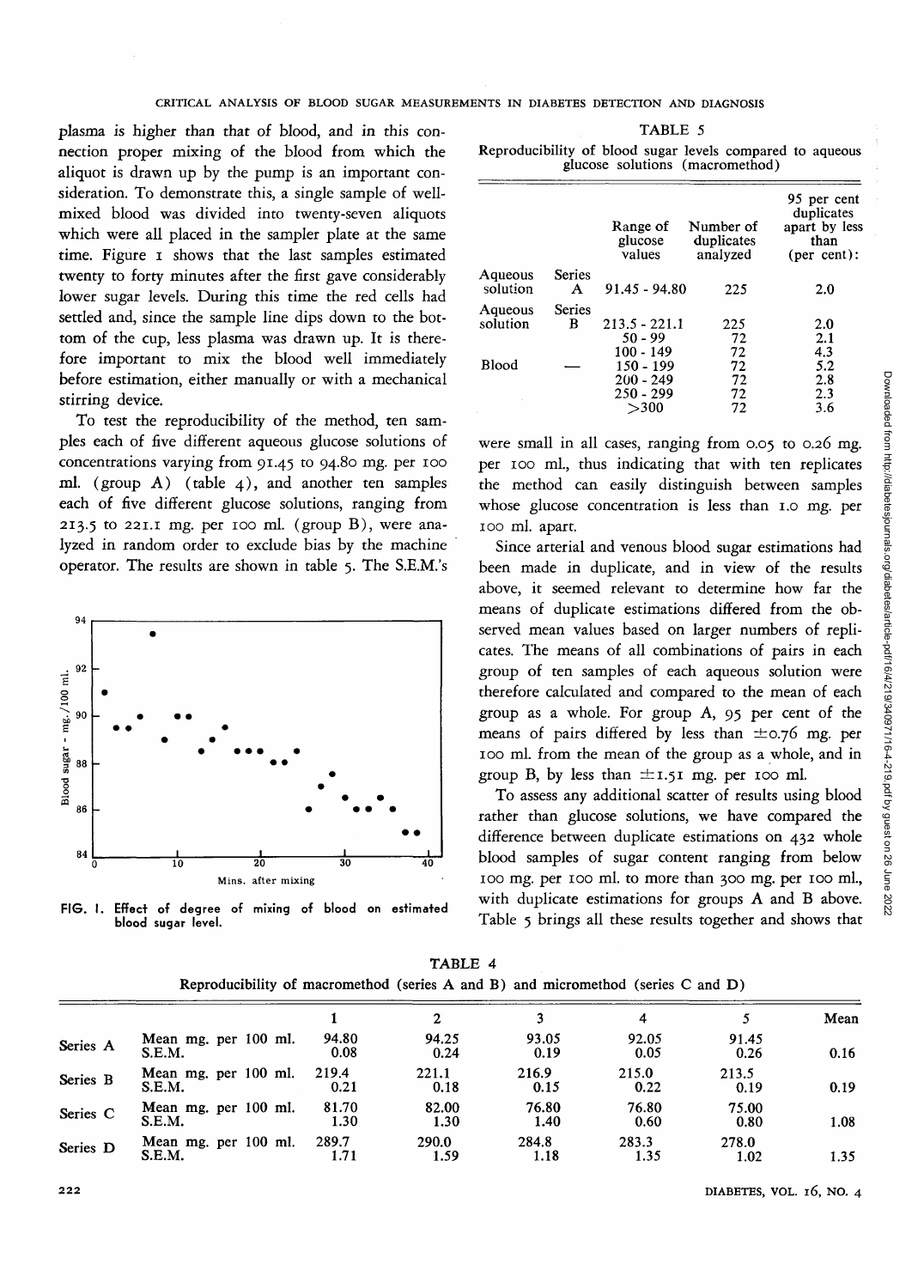whereas 95 per cent of the duplicate estimations on glucose solutions were apart by less than 2 per cent, in the case of blood the range was somewhat greater. Although we do not know the true mean blood sugar of the samples it may be deduced that 95 per cent of our blood sugar results based on the mean of duplicate estimations are likely to be within 1.5 mg. per 100 ml. of the true mean,

## b. *Micromethod*

The standard micromethod (two dialyzers) has been employed for the estimation of sugar in diluted blood. No modification of the glass parts of the system has been necessary but the manifold has been adapted to enhance sensitivity and the same range of strengths of ferricyanide solutions used as for the macromethod. On the donor side of the manifold are 1.42-mm. blood sample and diluent lines and a 1.01-mm. air line and on the recipient side a 1.85-mm. reagent and a 1.42-mm. air line.

To test the. reliability and reproducibility of the method we have taken groups of six samples each of five glucose solutions of concentrations ranging from 75 to 82 mg. per 100 ml. (group C) and another group ranging from 278 to 289.7 mg. per 100 ml (group D), diluting them 1:31 before analysis in exactly the same way as the capillary blood samples. The results of the mean values and S.RM.'s are shown in table 4. It should be noted that the S.E.M.'s for the macromethod were based on ten replicates as against *six* for the micromethod. When fifteen replicate 0.1-ml. aliquots from a single blood sample with a mean blood sugar level of 86.2 mg. per 100 ml. were analyzed by the micromethod, the S.E.M. was found to be 0.152 mg. per 100 ml.

As expected, the micromethod was not so reproducible as the macromethod. To investigate the sources of error, ten 0.1-ml. replicates were pipetted from a single blood sample and diluted in the usual way. The samples were then analyzed in duplicate and the results subjected to analysis of variance. The major part of the variance was due to pipetting and dilution. Against this can be set the fact that blood diluted 1:31 with 1 per cent potassium fluoride can be stored for at least a week at  $4^{\circ}$  C. without affecting the results. There was a mean rise of 1.4 mg. per 100 ml. in the blood sugar estimate of twenty-four samples kept for seven days at  $4^{\circ}$  C. after the first analysis.

## c. *Comparison of blood and plasma*

Comparisons were made between plasma and blood sugar levels, using both macro and micromethods (table 6). The mean differences between blood and plasma estimated with the macromethod were 28 mg. per 100 ml. for the diabetics and 15.5 mg. per 100 ml. for the nondiabetics, but the percentage differences were similar: 13.5 and 15.5 per cent, respectively. For the micromethod the mean absolute and percentage differences were 23.5 mg. per 100 ml. (9.4 per cent) for the diabetics and 9.0 mg. per 100 ml. (9.6 per cent) for the nondiabetics. Thus, as found by other workers,<sup>6</sup> there is a proportional difference between the glucose concentrations of blood and plasma.

# d. *Comparison of macro and micromethods*

*Blood:* For a comparison of the results given by the macro and micromethods venous blood was taken and replicate (usually five) 0.1-ml. samples withdrawn, diluted and analyzed by the micromethod. Replicate (usually five) whole blood samples were analyzed using the macromethod.

TABLE 6

|  |  |  |  |  |  |  |  |  |  | Comparison of blood and plasma sugar levels by macro and micromethods |
|--|--|--|--|--|--|--|--|--|--|-----------------------------------------------------------------------|
|--|--|--|--|--|--|--|--|--|--|-----------------------------------------------------------------------|

| Subject |                                       | Macromethod                     |                                     |          |                                       |                              | Micromethod                         |          |
|---------|---------------------------------------|---------------------------------|-------------------------------------|----------|---------------------------------------|------------------------------|-------------------------------------|----------|
|         | <b>Blood</b><br>mg. per<br>100<br>ml. | Plasma<br>mg. per<br>100<br>ml. | Difference<br>mg. per<br>100<br>ml. | Per cent | <b>Blood</b><br>mg. per<br>100<br>ml. | Plasma<br>mg, per<br>100 ml. | Difference<br>mg. per<br>100<br>ml. | Per cent |
| 13      | 69.5                                  | 84.0                            | 14.5                                | 17.3     | 75.5                                  | 88.0                         | 12.5                                | 14.2     |
| 15      | 70.5                                  | 93.5                            | 23.0                                | 24.7     | 74.0                                  | 92.5                         | 17.5                                | 18.9     |
| 16      | 74.0                                  | 85.0                            | 11.0                                | 12.9     | 76.0                                  | 81.0                         | 5.0                                 | 6.2      |
| 14      | 74.0                                  | 90.5                            | 16.5                                | 18.3     | 85.0                                  | 91.0                         | 6.0                                 | 6.6      |
| 12      | 81.0                                  | 95.0                            | 14.0                                | 14.7     | 87.0                                  | 91.0                         | 4.0                                 | 4.4      |
| 11      | 85.5                                  | 95.5                            | 10.0                                | 10.5     | 88.0                                  | 95.0                         | 7.0                                 | 7.4      |
|         | 118.0                                 | 142.0                           | 24.0                                | 16.9     | 158.0                                 | 173.0                        | 15.0                                | 8.7      |
| 6       | 157.5                                 | 182.5                           | 25.0                                | 13.7     | 172.0                                 | 188.0                        | 16.0                                | 8.5      |
| 9       | 189.5                                 | 211.0                           | 21.5                                | 10.3     | 201.0                                 | 212.0                        | 11.0                                | 5.2      |
|         | 199.0                                 | 232.5                           | 33.5                                | 14.4     | 217.0                                 | 243.0                        | 26.0                                | 10.7     |
|         | 210.5                                 | 246.5                           | 36.5                                | 14.8     | 217.5                                 | 248.0                        | 30.5                                | 12.3     |
|         | 254.0                                 | 289.5                           | 35.5                                | 12.3     | 271.5                                 | 305.0                        | 33.5                                | 11.0     |
|         | 297.0                                 | 338.5                           | 41.5                                | 12.3     | 314.5                                 | 348.0                        | 33.5                                | 9.6      |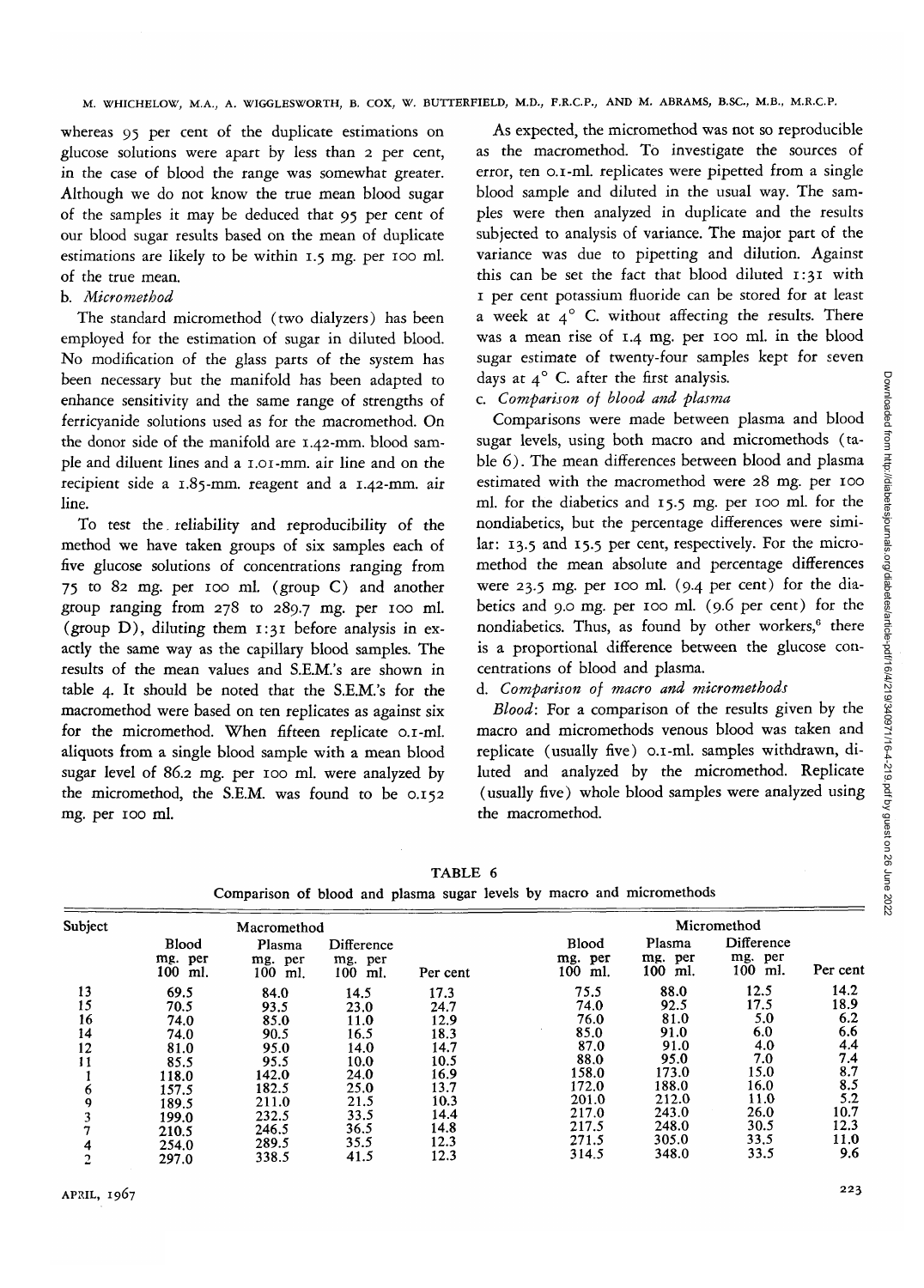CRITICAL ANALYSIS OF BLOCD SUGAR MEASUREMENTS IN DIABETES DETECTION AND DIAGNOSIS TABLE 7

|             |                               |                               | Comparison of macro and micromethods of blood and plasma sugar levels |          |                               |                               |                                    |          |
|-------------|-------------------------------|-------------------------------|-----------------------------------------------------------------------|----------|-------------------------------|-------------------------------|------------------------------------|----------|
|             |                               |                               | <b>Blood</b>                                                          |          |                               |                               | Plasma                             |          |
| Subiect     | Macro<br>mg. per<br>$100$ ml. | Micro<br>mg. per<br>$100$ ml. | Difference<br>mg. per<br>$100$ ml.                                    | Per cent | Macro<br>mg. per<br>$100$ ml. | Micro<br>mg. per<br>$100$ ml. | Difference<br>mg. per<br>$100$ ml. | Per cent |
| 13          | 69.5                          | 75.5                          | 6.0                                                                   | 8.7      | 84.0                          | 88.0                          | 4.0                                | 5.0      |
| 15          | 70.5                          | 74.0                          | 3.5                                                                   | 5.0      | 93.5                          | 92.5                          | $-1.0$                             | $-1.0$   |
| 16          | 74.0                          | 76.0                          | 2.0                                                                   | 2.7      | 85.0                          | 81.0                          | $-4.0$                             | $-5.0$   |
| 14          | 74.0                          | 85.0                          | 11.0                                                                  | 14.9     | 90.5                          | 91.0                          | 0.5                                | 0.5      |
| 12          | 81.0                          | 87.0                          | 6.0                                                                   | 7.4      | 95.0                          | 91.0                          | $-4.0$                             | $-4.0$   |
| 11          | 85.5                          | 88.0                          | 2.5                                                                   | 2.9      | 95.5                          | 95.0                          | $-0.5$                             | $-0.5$   |
|             | 118.0                         | 158.0                         | 40.0                                                                  | 34.0     | 142.0                         | 173.0                         | 31.0                               | 22.0     |
| 8           | 145.5                         | 162.5                         | 17.0                                                                  | 11.7     |                               |                               |                                    |          |
| 6           | 157.5                         | 172.0                         | 14.5                                                                  | 9.2      | 182.5                         | 188.0                         | 5.5                                | 3.0      |
| 9           | 189.5                         | 201.0                         | 11.5                                                                  | 6.1      | 211.0                         | 212.0                         | 1.0                                | 0.5      |
|             | 199.0                         | 217.0                         | 18.0                                                                  | 9.1      | 232.5                         | 243.0                         | 10.5                               | 4.3      |
|             | 210.5                         | 217.5                         | 7.5                                                                   | 3.6      | 246.5                         | 248.0                         | 1.5                                | 0.5      |
| 10          | 245.0                         | 255.0                         | 10.0                                                                  | 4.1      |                               |                               |                                    |          |
| 4           | 254.0                         | 271.5                         | 17.5                                                                  | 6.9      | 289.5                         | 305.0                         | 15.5                               | 5.0      |
|             | 297.0                         | 314.5                         | 17.5                                                                  | 5.9      | 338.5                         | 348.0                         | 9.5                                | 2.8      |
| $rac{2}{5}$ | 390.0                         | 391.0                         | 1.0                                                                   | 0.25     |                               |                               |                                    |          |

The results of studies on ten diabetic and six nondiabetic subjects are shown in table 7. The micromethod invariably gave higher results and the difference between the micro and macromethods was greatest with the elevated blood sugar levels of the diabetics. The mean percentage difference between the two methods was found to be similar for the diabetics and nondiabetics (6.3 per cent and 6.9 per cent, respectively).

*Plasma:* Forty milliliters of venous blood were drawn, and from half of this the plasma was separated by centrifugation. Comparison was made between the results of the sugar levels measured both by macro and micromethods as with blood, above. The results are also shown in table 7. There was much less difference between the two methods for plasma, but the micromethod usually gave slightly higher results—of the order of 1 to 2 per cent.

e. *Volume of sample removed by proportioning pump* The greater viscosity of blood than the glucose standards might mean that the plastic manifold tubing of the proportioning pump did not deliver exactly the same volume of blood as aqueous standard. To investigate this, five AutoAnalyzer cups (each holding 2 ml.) containing blood, and five cups containing plasma all from the same blood sample and five cups containing glucose standard of approximately the same glucose concentration as that of the blood were weighed before and after the aliquot for sugar estimation had been removed by the proportioning pump. The difference gave the weight of fluid removed, and by allowing for the specific gravity of the fluids (blood 1.060, plasma 1.027, glucose standard  $1.000$ <sup>7</sup> the volume of liquid removed

from the cups could be calculated.

*Macromethod:* The weights and volumes removed from each cup were found to be: whole blood 0.525 gm. or 0.495 ml., whole plasma 0.518 gm. or 0.504 ml. and standard 0.515 gm. or 0.515 ml., each value being the mean of five measurements. Thus, 4 per cent less blood is taken by the proportioning pump than standard, and 2 per cent less plasma.

*Micromethod:* With the micromethod the differences in the volumes of diluted blood, diluted plasma and standard pumped were undetectable. We observed an approximate 2 per cent difference between plasma sugar levels measured by the macro and micromethods, and thus we can account for all of this difference by the smaller volume of plasma pumped in the macromethod.

Of the 6 per cent difference between the macro and micromethods observed for blood we can account for two thirds (a 4 per cent difference) by the smaller volume of blood pumped by the macro manifold. We are inclined to attribute the other 2 per cent difference to the red cells blocking the pores in the dialyzer membrane, but further investigations of this point have not been made,

# f. *Recovery of glucose added to blood*

A study of the recovery of glucose added to blood demanded accurate volume measurements, and it was found that blood could not accurately be delivered from a 10-ml. volumetric pipette. Weighing experiments indicated that whereas 0.1 ml. *ivater* remained in the pipette after draining according to the makers' instructions, 0.3 ml. *blood* remained. Thus, the volume of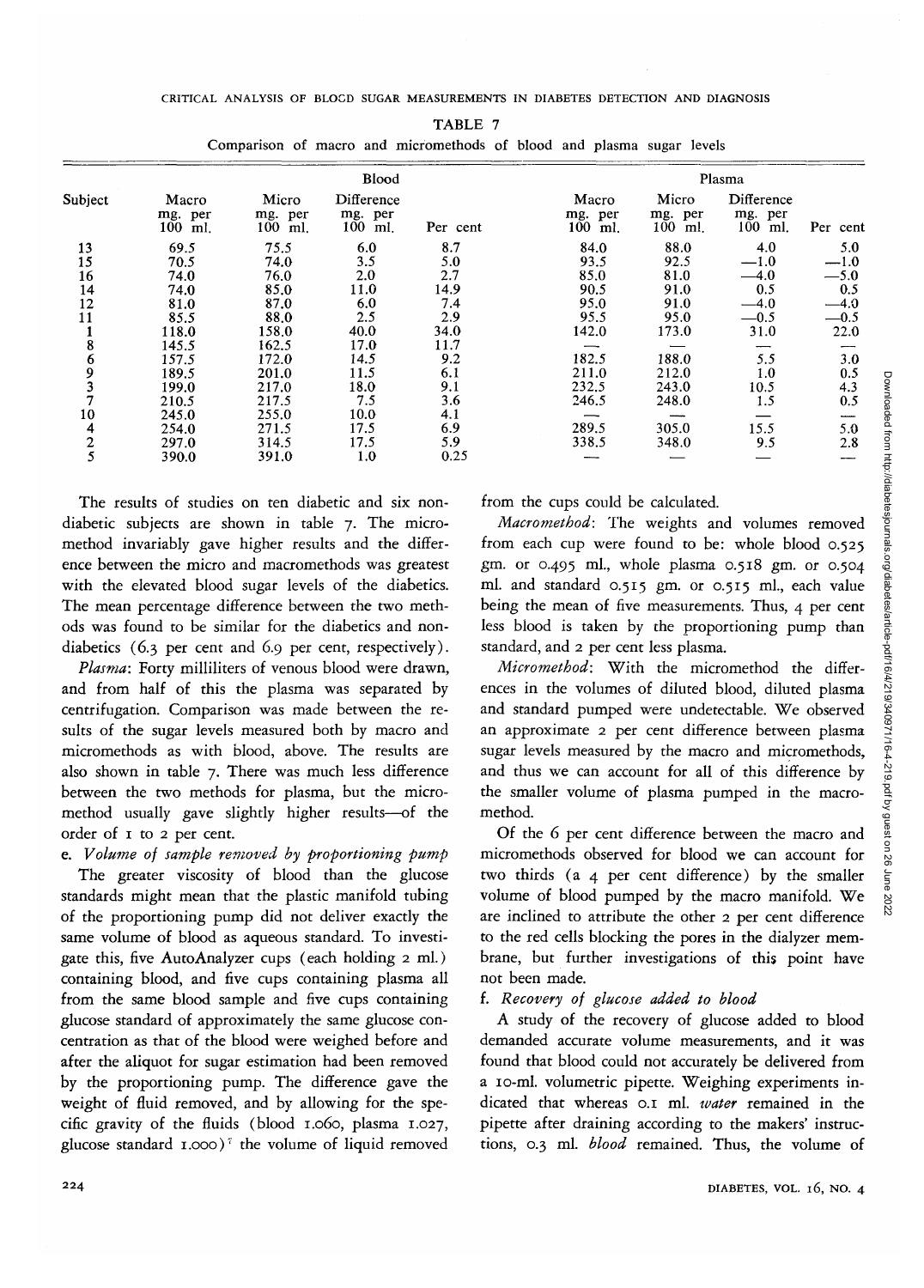blood measured is too small by 2 per cent, and allowances have been made for this when the recovery of weighed amounts of glucose added to measured quantities of blood were estimated. The recovery of glucose as determined by the micromethod was 100, 108 and 101 per cent on three separate occasions (each the mean of five or six determinations), whereas that determined by the macromethod was  $97$ ,  $100.5$  and  $97$  per cent, respectively.

## DISCUSSION

The standardization of blood sugar measurements is becoming of increasing importance. They apply to the diagnosis and management of a large proportion of some populations. For example, as many as 12 per cent of the adult English population may be considered to be diabetic by certain very strict criteria.8 There are also indications that the prevalence of diabetes mellitus is of the same magnitude in most highly mechanized countries, but lower in more primitive societies.<sup>2</sup> However, the point cannot be substantiated easily: perusal of the reports of different population surveys quickly reveals the difficulties involved in comparing one survey with another. If, as has been recommended by the WHO Expert Committee on Diabetes Mellitus,<sup>2</sup> epidemiologic surveys are to be carried out with a view to identifying, before it is too late, cultural, social, dietary, climatic and other factors which may contribute to diabetes mellitus, it is clearly important to standardize measurement procedures between countries with respect to the levels of blood sugar taken as diagnostic of diabetes, the procedures for obtaining blood for sugar analysis and the methods of analysis.

# *Diagnostic levels of blood sugar*

Regarding the diagnostic levels of blood sugar, in the present paper we have departed from the WHO definitions because we are not convinced they are correct. The exact relationship between hyperglycemia and the complications of diabetes *is* still uncertain. In view of the very high proportion of adults in Western societies with blood sugar levels at two hours in the glucose tolerance test over 120 mg. per 100 ml. (13 per cent) and over 140 mg. per 100 ml. (9 per cent), we hold the view that persons with blood sugars over 200 mg. per 100 ml. (3 per cent) at two hours, whether or not they recognize any symptoms, are highly likely to be in need of treatment to control their hyperglycemia and perhaps to protect their vascular systems against the long-term consequences of unrecognized against the forg-term consequences or unrecognized as diabetics.

For the very large number of persons, here called borderline diabetics, with two-hour blood sugars between 140 and 200 mg. per 100 ml. (some 6 per cent of the adult population), the question of the need for treatment is open. There is no difficulty in reaching a decision when a patient in this range has symptoms of metabolic decompensation or complications, but further work is required to settle the indications for therapy in individuals without either. This problem will only be answered by studying and examining such a borderline group, as is being done currently by Keen and his colleagues at the Bedford Borderline Clinic.<sup>10,11</sup> *Blood source*

The venous blood sugar level is quite variable compared to the arterial and is, therefore, a less reliable reflection of the events in the whole body since it is also affected by events in the local tissues the vein has drained. A comparison of the blood sugar levels in veins draining deep and superficial tissues (table 2) showed that the venous level depended on the vein sampled, which means that glucose metabolism or blood flow is not the same in all tissues.

Previous studies have shown that forearm glucose uptake *is* variable in nondiabetic persons during a glucose tolerance test.<sup>12</sup> Lean subjects have a much greater glucose uptake than obese subjects, so that in lean subjects the arteriovenous difference will be greater and the venous level lower than for the same systemic level in obese subjects.

Another unpredictable factor affecting venous glucose concentration is the blood flow, which is affected by ambient temperature, pain and emotion. For any one level of glucose uptake, the faster the blood flow the smaller the arteriovenous difference will be.

Finally, in the later stages of glucose tolerance tests, the A-V difference may be negative in those cases where cell glucose uptake from the extracellular fluid is slower than the demand for glucose elsewhere (e.g., glycosuria in diabetes). Thus, by two hours in the glucose tolerance test, the time recommended for assessment of glucose tolerance, the range of A-V differences we observed was  $+26.0$  to  $-4.0$  mg. per 100 ml.

By contrast the negligible differences found between the glucose concentrations of arterial and capillary blood indicate that capillary blood sugar levels (at any rate, those taken from the warm ear lobe) are a valid measurement of systemic blood sugar levels. Since the arterial blood sugar level is more representative of extracellular fluid glucose concentration, it is recommended that glucose tolerance tests be based on arterial or